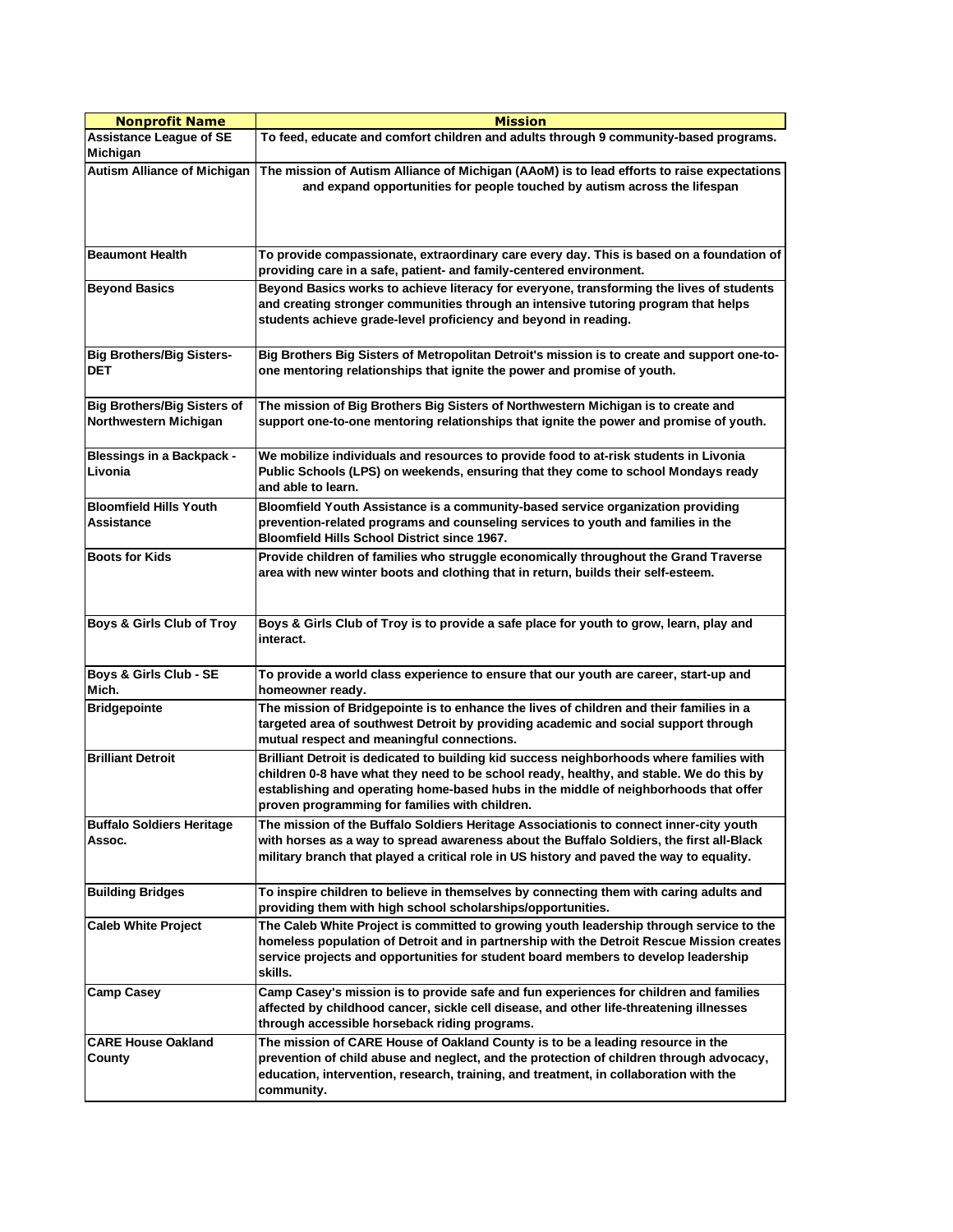| <b>CATCH</b>                                                   | CATCH is dedicated to improving the quality of life of pediatric patients at Children's and<br>Henry Ford Hospitals. CATCH provides sick and economically disadvantaged pediatric<br>patients with assistance which is otherwise not available.                                                                                             |
|----------------------------------------------------------------|---------------------------------------------------------------------------------------------------------------------------------------------------------------------------------------------------------------------------------------------------------------------------------------------------------------------------------------------|
| <b>CFGR Blessings in a</b><br><b>Backpack - Wayne Westland</b> | Blessings in a Backpack is a "Neighbor Helping Neighbor" program that engages the<br>whole community to come together to help their neighbors to feed hunger insecure<br>children during these difficult times, thus building strong communities.                                                                                           |
| <b>Child &amp; Family Services of</b><br>Northwestern Michigan | To support the safety and well-being of those we serve in times of crisis, challenge, and<br>life transition.                                                                                                                                                                                                                               |
| <b>Child Safe Michigan</b>                                     | The mission of Child Safe Michigan is to provide expert, comprehensive services in<br>Southeast Michigan so that children who are impacted by abuse and neglect are able to<br>make unique contributions in their communities.                                                                                                              |
| <b>Children's Leukemia</b><br><b>Foundation-MI</b>             | To ensure the emotional, social and financial stability of Michigan patients and families as<br>they navigate their blood cancer journey.                                                                                                                                                                                                   |
| <b>Child's Hope</b>                                            | To promote the prevention of child abuse and neglect in Out-Wayne County through<br>effective collaboration and prevention activities.                                                                                                                                                                                                      |
| <b>Christ Child House of</b><br><b>Detroit</b>                 | The mission of the Christ Child House is to be an innovative treatment program that<br>fosters hope and healing for children and families impacted by trauma.                                                                                                                                                                               |
| <b>Communication is Key AAC</b>                                | To improve access to communication for those with complex communication needs by<br>increasing training for Speech pathologists, teachers, support staff in schools and the<br>community, and families, as well as gifting playground communciation boards with<br>trainings for public, adaptive, schools, and therapy center playgrounds. |
| <b>Community Housing</b><br><b>Network</b>                     | Community Housing Network's mission statement is to strengthen communities by<br>connecting people with housing resources.                                                                                                                                                                                                                  |
| <b>Cornerstone Schools</b><br>Found.                           | Our Cornerstone mission is built on the three pillars of academics, character and career<br>that serve as the foundation for everything we do and guides our students toward a<br>complete life.                                                                                                                                            |
| Courageous Kids, Inc.                                          | Courageous Kids Mission is to inspire hope by helping kids who are battling life<br>threatening illnesses cope with the challenges that they and their families face every day.                                                                                                                                                             |
| <b>Crossroads for Youth</b>                                    | We believe children and their families in our care deserve the chance to heal by being<br>valued in a safe environment by competent, caring professionals.                                                                                                                                                                                  |
| <b>Dearborn Library</b><br>Foundation                          | The Dearborn Library Foundation is an independent non-profit organization established<br>for the purpose of benefiting, promoting, and enhancing the Library system.                                                                                                                                                                        |
| <b>Detroit Achievement</b><br>Academy                          | Detroit Prep exists to provide a world-class, equitable education that will give all students<br>a foundation of academic excellence and character development while fostering a love of<br>learning and passion for exploring and fulfilling their extraordinary potential as learners,<br>leaders, and world-changers.                    |
| <b>Detroit Cristo Rey High</b><br>School                       | Detroit Cristo Rey High School provides excellent college-preparatory Catholic high<br>school education, in the Cristo Rey Model, to students from economically disadvantaged<br>families in Detroit.                                                                                                                                       |
| <b>Detroit Regional Dollars for</b><br><b>Scholars</b>         | Helping local students prepare for life after high school, through scholarships and<br>academic support, to enable post-secondary success.                                                                                                                                                                                                  |
| <b>Divine Mercy Academy</b>                                    | Divine Mercy Academy is a center of excellence for children who are best served when<br>taught using a non-traditional teaching approach.                                                                                                                                                                                                   |
| <b>Downtown Boxing Gym</b>                                     | Through education, athletics, mentorship and intervention, the Downtown Boxing Gym<br>empowers Detroit students to be positive and productive members of society.                                                                                                                                                                           |
| <b>Ennis Center for Children</b>                               | With the support of the community, we preserve families when possible and create new<br>families when necessary.                                                                                                                                                                                                                            |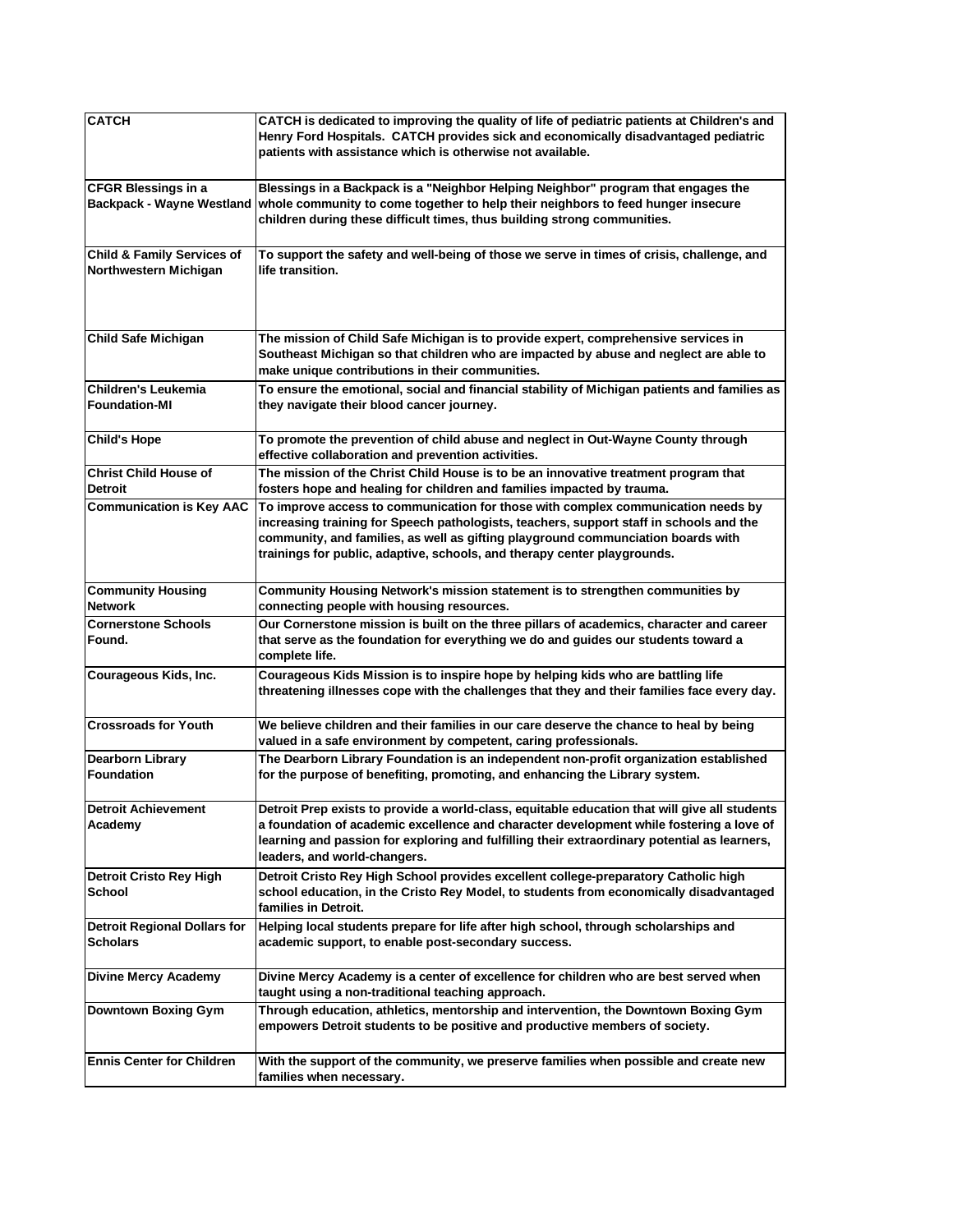| <b>FAR</b>                                                | FAR Therapeutic Arts and Recreation promotes understanding and provides education for<br>children and adults with special needs through therapeutic opportunities in the arts,<br>recreation and leisure that enrich its clients, their families and the greater community.                                                         |
|-----------------------------------------------------------|-------------------------------------------------------------------------------------------------------------------------------------------------------------------------------------------------------------------------------------------------------------------------------------------------------------------------------------|
| <b>First Pres Church/Alcott</b><br>Elem.                  | As Everybody's Church we strive to be a faithful, open and inclusive community.                                                                                                                                                                                                                                                     |
| <b>First Step</b>                                         | The mission of First Step is to eliminiate both domestic and sexual violence and to<br>provide comprehensive services to individuals and families impacted by these crimes.                                                                                                                                                         |
| <b>First Tee Greater Detroit</b>                          | To impact, influence, and inspire the lives of young people by providing educational<br>programs that build character, teach life-enhancing values, and promote healthy choices<br>through the game of golf.                                                                                                                        |
| <b>Five Points of Hope</b>                                | The mission of Five Points of Hope is to reduce the financial burden associated with the<br>diagnosis of cancer for our fellow Michiganders allowing the focus to be on healing.                                                                                                                                                    |
| <b>Fleece &amp; Thank You</b>                             | Our goal is to provide every child facing hospital treatments with a colorful, comfortable<br>fleece blanket and a video message of support from its maker.                                                                                                                                                                         |
| <b>Free Bikes 4 Kids - Detroit</b>                        | Free Bikes 4 Kidz is geared toward helping all kids pedal toward a happier and healthier<br>childhood by providing bikes to those most in need.                                                                                                                                                                                     |
| <b>Friends of Foster Kids</b>                             | we are a network of volunteers providing personal, educational and transitional unmet<br>needs to our local children and youths in foster care.                                                                                                                                                                                     |
| <b>Friendship Circle</b>                                  | Friendship Circle's mission is to create friendship in the lives of children, teens, and<br>adults with special needs and those facing isolation while providing opportunities to<br>become contributing members of the community.                                                                                                  |
| <b>Genesis the Church</b>                                 | Our vision is to see the Kingdom of God come by loving God, making disciples and<br>serving the hurting world.                                                                                                                                                                                                                      |
| Gifts for All God's Children                              | The Mission of Gifts For All God's Children is to meet needs and share the love of Christ<br>with at-risk children in southeastern Michigan. We accomplish this by connecting children<br>with churches and community organizations, giving gifts and planning events.                                                              |
| <b>GiGis Playhouse Detroit</b>                            | GiGi's Playhouse Detroit is the only provider in Michigan offering free, life-changing,<br>therapeutic, educational, and social programs to individuals with Down syndrome and<br>Cognitive Impairment, from birth to adulthood.                                                                                                    |
| Gilda's Club Metro Detroit                                | The mission of Gilda's Club Metro Detroit is to ensure that all people impacted by cancer<br>are empowered by knowledge, strengthened by action and sustained by community.                                                                                                                                                         |
| <b>Girls Matter/Surviving the</b><br><b>Social Jungle</b> | Our mission is to provide social emotional programs for children in poverty. When Covid hit, KEOTM<br>immediately pivoted to serve over 200 families to meet the most urgent and basic needs for children-<br>food, clothing, beds, bedding, desks for at home learning, school supplies and raising funds to cover<br>emergencies. |
| <b>Giving Songs</b>                                       | Our mission is to improve the lives of Southeastern Michigan families with a child who is<br>a wheelchair user. We provide information and financial assistance to help these families<br>address their many unique needs.                                                                                                          |
| <b>GAM Youth on Course</b>                                | To provide the game of golf to the boardest possible audience in Michigan, including<br>youth.                                                                                                                                                                                                                                      |
| <b>Great Lakes Children's</b><br><b>Museum</b>            | The Great Lakes Children's Museum provides a foundation for lifelong learning through<br>play-based exploration.                                                                                                                                                                                                                    |
| <b>Hartland Optimist Club -</b><br><b>Adopt a Family</b>  | By providing hope and positive vision, Optimists bring out the best in youth, our<br>communities, and ourselves.                                                                                                                                                                                                                    |
| <b>HAVEN</b>                                              | To empower survivors to heal, and engage all individuals and communities to address<br>and prevent intimate partner violence and sexual assault.                                                                                                                                                                                    |
| <b>High 5ive - the Drew Stanton</b><br><b>Foundation</b>  | To improve the quality of life for all people with varying disabilities through raising public<br>awareness and inspiring individuals toward achieving personal goals which at one time<br>seemed unattainable.                                                                                                                     |
| <b>Higher Hopes</b>                                       | Serve families with children enrolled in Early Head Start Child Care Partnership Programs<br>in Metro-Detroit. We provide a bounty of food in nutritious, multiple-meal food kits. Our<br>goal is to inspire independence, relieve food anxiety and encourage family meals<br>together.                                             |
| <b>House of Providence</b>                                | We exist to instill hope in children who have only known the intense instability of foster<br>care by emulating the unconditional love of a healthy family to them.                                                                                                                                                                 |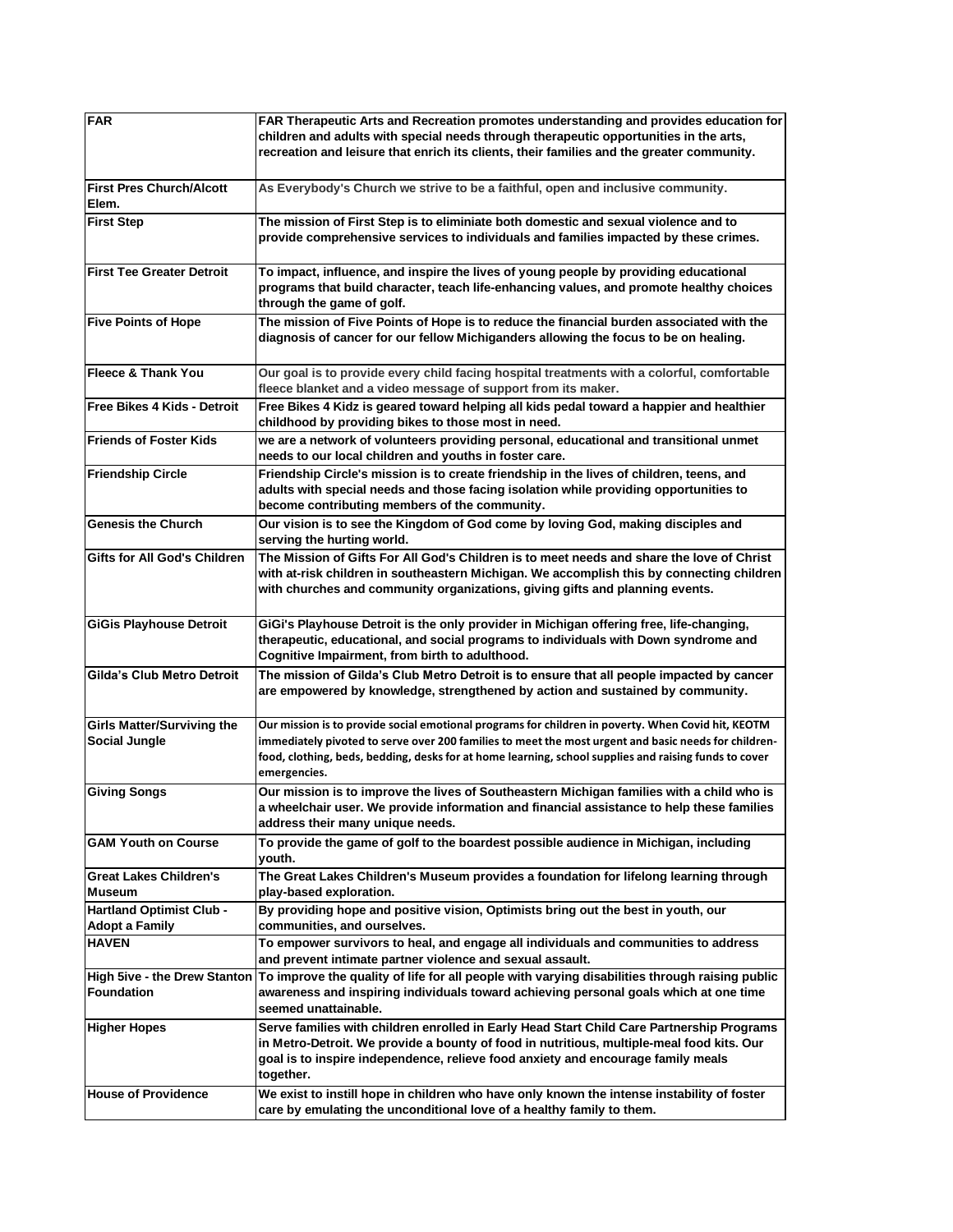| <b>Humble Design</b>                                       | Humble Design's mission is furnishing and decorating the houses of families who are<br>transitioning out of the homelessness shelter system. We turn an empty house into a<br>warm, welcoming, and uplifting home.                                                                                                                                                           |
|------------------------------------------------------------|------------------------------------------------------------------------------------------------------------------------------------------------------------------------------------------------------------------------------------------------------------------------------------------------------------------------------------------------------------------------------|
| Huron Valley Blessings in a<br><b>Backpack</b>             | Blessings in a Backpack feeds one child for \$130 for the school year in Huron Valley<br>Schools.                                                                                                                                                                                                                                                                            |
| <b>JDRF Michigan &amp; Northern</b><br><b>Ohio Chapter</b> | Improving lives today and tomorrow by accelerating life-changing breakthroughs to cure,<br>prevent and treat T1D and its complications.                                                                                                                                                                                                                                      |
| Jenna Kast Believe in<br><b>Miracles</b>                   | The mission of Believe in Miracles is to enrich the lives of Michigan children suffering<br>from life-threatening medical conditions by buying gifts and bringing joy and hope to their<br>lives.                                                                                                                                                                            |
| Judson Center                                              | To provide expert, comprehensive services that strengthen children, adults and families impacted by<br>abuse and neglect, autism, developmental, behavioral and physical health challenges so they can<br>achieve whole health, well-being and maximum potential.                                                                                                            |
| <b>Just for Me Nonprofit</b><br>Organization               | The "Just 4 Me" Non-profit Organization is a community of young adults with all forms of<br>special needs, whose common goals are to have fun, develop social and independent<br>skills, enhance confidence and develop long lasting relationships.                                                                                                                          |
| <b>Kensington Church School</b>                            | Kensington School Partners works to move people outside of our four walls to impact<br>students, staff, and families of under-resourced schools within our local communities.                                                                                                                                                                                                |
| Kids on the Go - Traverse<br>City                          | To provide physical therapy, speech therapy, and occupational therapy services to<br>children with special needs at no cost to their families.                                                                                                                                                                                                                               |
| Ladies of Charity of St.<br><b>Vincent dePaul</b>          | The mission of the Ladies of Charity is to Serve, Rather than be served, in Humilty,<br><b>Simplicity and Charity.</b>                                                                                                                                                                                                                                                       |
| <b>Life Remodeled</b>                                      | Life Remodeled brings communities and organizations together to help revitalize Detroit<br>neighborhoods in an equitable and sustainable way.                                                                                                                                                                                                                                |
| Living & Learning<br><b>Enrichment</b>                     | Our mission is to help teens and adults with autism and or related challenges reach their<br>full potential in work, relationships, and in the community.                                                                                                                                                                                                                    |
| <b>Lost Voices</b>                                         | We help kids who are victims of trauma find hope and healing through the power of<br>music.                                                                                                                                                                                                                                                                                  |
|                                                            | Luke Project 52 Clinic - Flint   To promote the health and well-being of the local population by providing free, accessible, high<br>quality medical care for expectant mothers and to provide an asset to local congregations to help<br>them connect with and serve the communities that they are in.                                                                      |
| <b>Macomb Charitable Found.</b>                            | Our goal is to alleviate the suffering of children and their families by providing financial<br>assistance for items such as but not limited to; food, clothing, personal care items,<br>rent/utility assistance, vehicle repair, educational assistance and when available personal<br>& spiritual mentoring.                                                               |
| Make a Wish Michigan                                       | Together, we create life changing wishes for children with critical illnesses.                                                                                                                                                                                                                                                                                               |
| <b>Math Corps</b>                                          | The mission of Math Corps is to empower and inspire children from under-served<br>communities - through the teaching of mathematics and the fostering of self-worth, strong<br>values, and a sense of family - to build good lives for themselves and a more just society<br>for all.                                                                                        |
| <b>Methodist Children's Home</b>                           | Methodist Children's Home Society provides individualized treatment, care, advocacy, and<br>permanency to children and families impacted by childhood trauma.                                                                                                                                                                                                                |
| <b>Midnight Golf Program</b>                               | We are dedicated to equipping determined young adults through life skills training,<br>proactive coaching, long-term mentoring and the discipline of golf in order to succeed in<br>college, in their careers and beyond.                                                                                                                                                    |
| Miracle League of Plymouth                                 | The mission of the Miracle League of Plymouth is enrich our community by providing<br>education and social development through high quality recreation programs including<br>baseball for individuals with special needs and their families. As well to foster peer<br>relationships through players and "buddy" interactions so that barriers to friendship are<br>removed. |
| <b>Mittens for Detroit</b>                                 | Mittens for Detroit collects, purchases, and distributes new mittens and gloves to<br>children, teens, and adults in need in Detroit, Michigan and other nearby underserved<br>cities.                                                                                                                                                                                       |
| Msgr. Russ Kohler Child.<br><b>Cancer Endowment Fund</b>   | To provide families with a minor child undergoing cancer treatment with financial support.                                                                                                                                                                                                                                                                                   |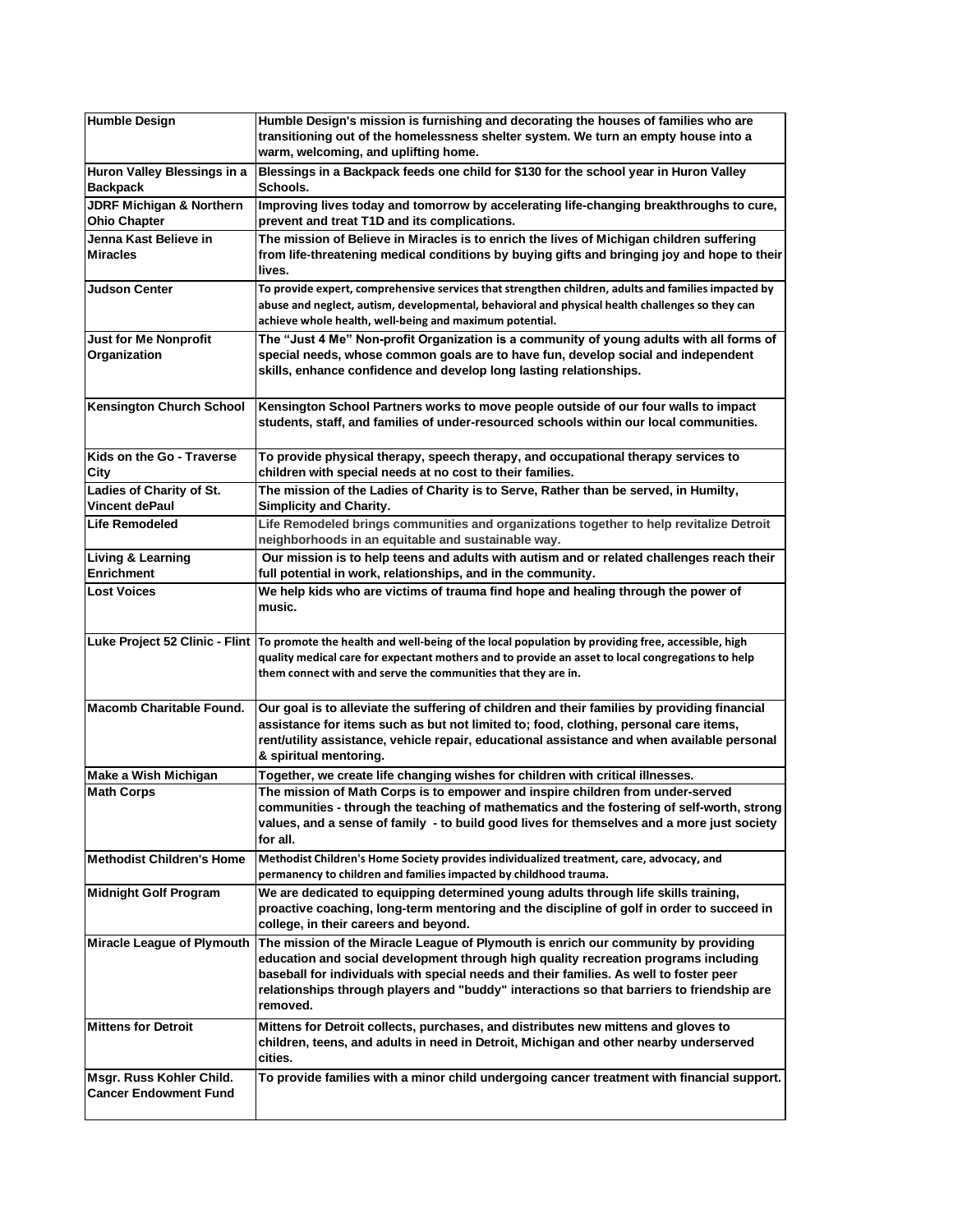| <b>New Day Foundation</b>          | To provide finanical assistance and emotional support to families facing cancer.             |
|------------------------------------|----------------------------------------------------------------------------------------------|
| <b>New Hope Center for Grief</b>   | New Hope Center for Grief Support is dedicated to bringing hope, healing, and new            |
| <b>Support</b>                     | beginnings to adults and children grieving the death of a loved one.                         |
| <b>North Oakland SCAMP</b>         | To provide funding and quidance for Clarkston SCAMP, a unique summer program                 |
|                                    | offering fun, social, and recreational opportunities for children and young adults with      |
|                                    | disabilities.                                                                                |
| O.U.R. Camp                        | The goals of O.U.R. Camp-Opportunity, Understanding and Recreation-are to provide            |
|                                    | continuity with school year programs; stimulate the development of cognitive and social      |
|                                    | skills during the summer months; and promote improved self-image and group interaction       |
|                                    | skills.                                                                                      |
| <b>Oakland Family Services</b>     | Providing individuals and families the opportunity to build brighter futures.                |
|                                    |                                                                                              |
| <b>OATS</b>                        | To encourage and promote the health, well-being and happiness of handicapped                 |
|                                    | individuals through horseback riding and related activities.                                 |
| <b>Penrickton Center for Blind</b> | Penrickton Center's mission is to serve children who are legally blind with multiple         |
|                                    | disabilities, such as developmental delay, orthopedic problems, autism, seizures, etc.       |
|                                    |                                                                                              |
| <b>Playworks Michigan</b>          | Playworks' mission is to improve the health and well-being of children by increasing         |
|                                    | opportunities for physical activity and safe, meaningful play.                               |
|                                    |                                                                                              |
| <b>Pontiac High School</b>         | To ensure all students have an opportunity for a quality education. To create avenues for    |
|                                    | success, not allowing any lack of resources to block access to education. Especially the     |
|                                    | need for a warm winter coat.                                                                 |
| <b>Redford Brightmoor</b>          | Redford Brightmoor Initiative builds community and supports youth and adults to prepare      |
| Initiative                         | for meaningful employment and service.                                                       |
| <b>Rotary Club of Plymouth -</b>   | In 1999, the Rotary Club of Plymouth A.M. Foundation was formed. The not-for-profit          |
| АM                                 | organization's goal was to invest and distribute.the funds raised by the club in             |
|                                    | accordance with the mission of providing humanitarian service.                               |
| <b>Rotary Club of Traverse Bay</b> | The mission of Traverse Bay Sunrise Rotary Foundation is to support the Traverse Bay         |
| <b>Sunrise Foundation</b>          | Sunrise Rotary Club in its efforts to improve the lives of local youth through need-based    |
|                                    | projects, support education, alleviate poverty, improve families and communities through     |
|                                    | life-sustaining fresh water, and advance world understanding, goodwill, and peace            |
|                                    | through the improvement of health.                                                           |
| <b>Ryan Rocks Outdoor</b>          | Ryan Rocks provides children with Pediatric Cancer diagnosis and their immediate family      |
| <b>Adventures</b>                  | an awesome outdoor adventure.                                                                |
|                                    |                                                                                              |
| Samaritas                          | We connect all people based on their individual circumstances with the families and          |
|                                    | communities that will empower them to live their fullest life possible.                      |
| <b>Seedlings Braille Books</b>     | Seedlings is dedicated to increasing the opportunity for literacy by providing high quality, |
|                                    | free and low cost braille books for children.                                                |
| South Lyon Area Youth              | To strengthen youth and families and to reduce the incidence of delinguency, abuse and       |
| Assist.                            | neglect through volunteer involvement.                                                       |
| <b>Starfish Family Services</b>    | Starfish Family Services is a nonprofit human service agency, recognized as a champion       |
|                                    | for children and families across metro Detroit who have limited access to essential          |
|                                    | resources such as education, healthcare, and economic opportunities.                         |
|                                    |                                                                                              |
| Susie Q's Kids                     | Susie Q's Kids provides comfort, sensory, and grief bags to kids in hospital/health          |
|                                    | situations, shelters, foster care, and those grieving the loss of loved ones.                |
|                                    |                                                                                              |
| <b>Team Joseph</b>                 | Our mission is to aggressively fund research that leads to a treatment or cure for           |
|                                    | Duchenne muscular dystrophy, and to help families with needs directly related to caring      |
|                                    | for a child(ren) or young adult with Duchenne.                                               |
| <b>Ted Lindsay Foundation</b>      | The Ted Lindsay Foudation funds autism research and training programs, educational           |
|                                    | programs and social services for children with Autism Spectrum Disorders (ASD) and           |
|                                    | their families                                                                               |
| The Birthday Party Project         | Our mission is to bringing JOY to children experiencing homelessness through the             |
|                                    | MAGIC of a birthday celebration.                                                             |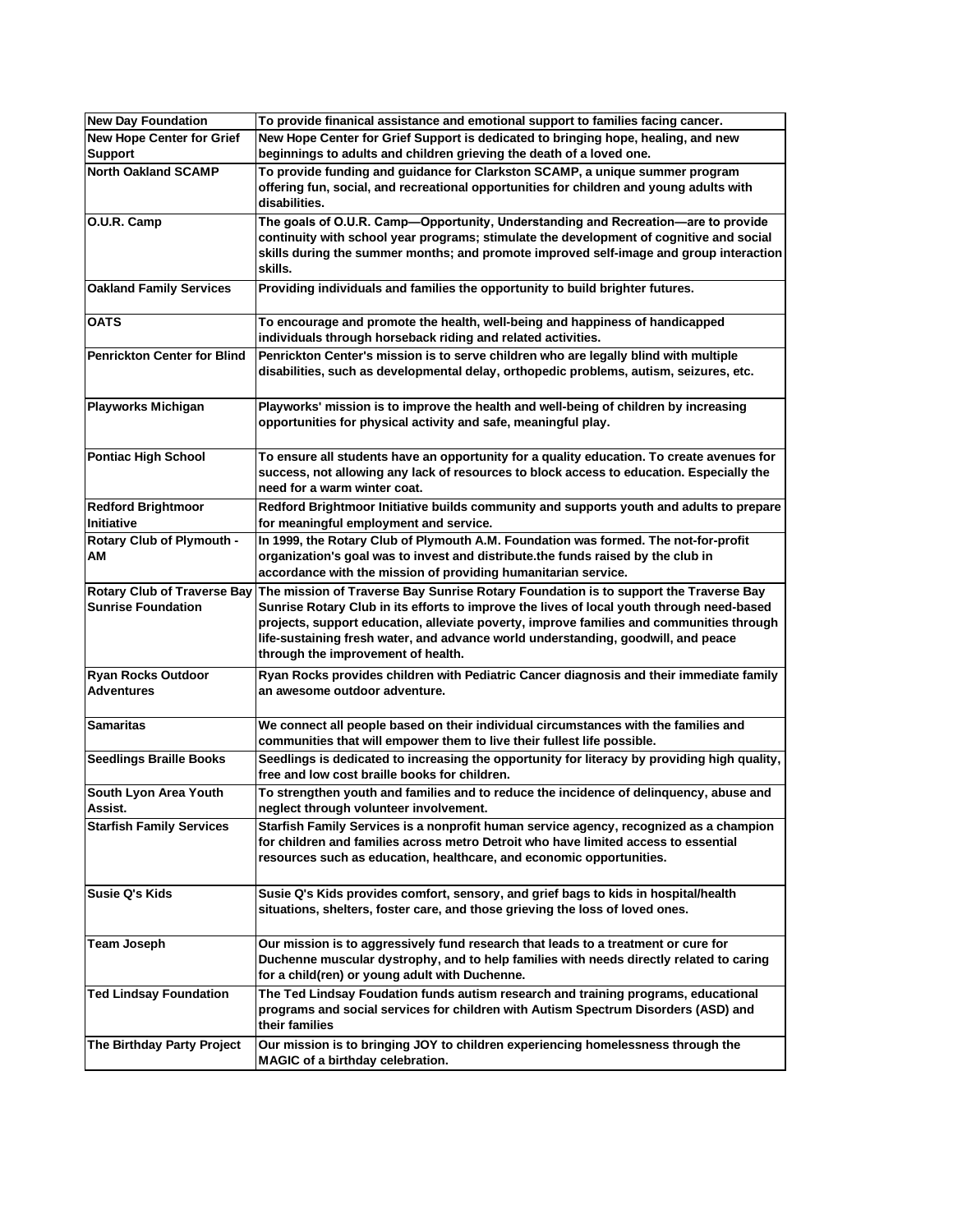| The Bottomless Toy Chest                             | Our mission is to lift the spirits and promote a positive state of mind in young cancer<br>patients by providing them with engaging, empowering activities while they are going<br>through treatment.                                                                                                                                                                    |
|------------------------------------------------------|--------------------------------------------------------------------------------------------------------------------------------------------------------------------------------------------------------------------------------------------------------------------------------------------------------------------------------------------------------------------------|
| <b>The Children's Center</b>                         | The mission of The Children's Center is to help children and families shape their own<br>futures.                                                                                                                                                                                                                                                                        |
| <b>The Clean Love Project</b>                        | Our mission is to help women and young girls in need feel clean, loved, and empowered<br>by distirbuting hygiene kits to alleviate their hygiene needs.                                                                                                                                                                                                                  |
| <b>The Community House</b>                           | From education development to the early planning of life's landmark events - from<br>business to pleasure, from charity to recreation - it all starts at The Community House.                                                                                                                                                                                            |
| The Emily Ann Griffin<br>Found.                      | EAGF assists special families with special needs children who are not able to afford the<br>costly medical equipment prescribed to suppoort and enhance their child's life.                                                                                                                                                                                              |
| <b>The Emily Ann Griffin</b><br><b>Foundation #4</b> |                                                                                                                                                                                                                                                                                                                                                                          |
| The Julia Foundation                                 | The Julia Foundation strives to assist families with children in the ICU.                                                                                                                                                                                                                                                                                                |
| <b>The Rainbow Connection</b>                        | The Rainbow Connection makes wishes come true for Michigan children with life<br>threatening medical conditions. In addition, we provide support services to eligible wish<br>families in need.                                                                                                                                                                          |
| <b>Traverse Bay Children's</b><br>Advocacy           | The mission of Traverse Bay Children's Advocacy Center is to provide a coordinated,<br>multidisciplinary response to allegations of child abuse in a child-sensitive, trauma-<br>informed environment; to offer therapeutic treatment for those who have been harmed;<br>and to champion a world without abuse through awareness, prevention, education and<br>outreach. |
| <b>Traverse Symphony</b><br><b>Orchestra</b>         | The mission of the Traverse Symphony Orchestra is to be a regional professional<br>orchestra serving northern Michigan, creating educational opportunities and community<br>enrichment through excellence in symphonic and other musical experiences.                                                                                                                    |
| <b>Turning Point</b>                                 | Turning Point's mission is to provide programs and resources that enable survivors of<br>domestic violence and sexual assault to regain control of their lives.                                                                                                                                                                                                          |
| Variety, the Children's<br>Charity                   | Variety is a children's charity that simply helping kids no matter the need--by providing<br>vital medical and therapeutic services, essential support and recreational and educational<br>opportunities for children with unique and special needs.                                                                                                                     |
| Visa Maria                                           | We foster restorative relationships and deliver innovative care, treatment, and education<br>so that vulnerable youth and families believe in their worth, heal, and build skills for<br>success.                                                                                                                                                                        |
| Wish Upon a Teen                                     | Wish Upon a Teen is dedicated to providing resources, time, and opportunities to<br>teenagers with severe life-limiting medical conditions. Through creative social and<br>educational opportunities, our goal is to normalize their environment and rebuild their self-<br>esteem as they transition to adulthood.                                                      |
| <b>Youth for Christ of Detroit</b>                   | YFC reaches young people in the tri-county area working with the local church and other<br>like-minded partners to raise up life-long followers of Jesus who lead by their godliness in<br>life-style, devotion to the Word of God and prayer, passion for sharing the love of Christ<br>and commitment to social involvement.                                           |
| <b>TOTALS</b>                                        |                                                                                                                                                                                                                                                                                                                                                                          |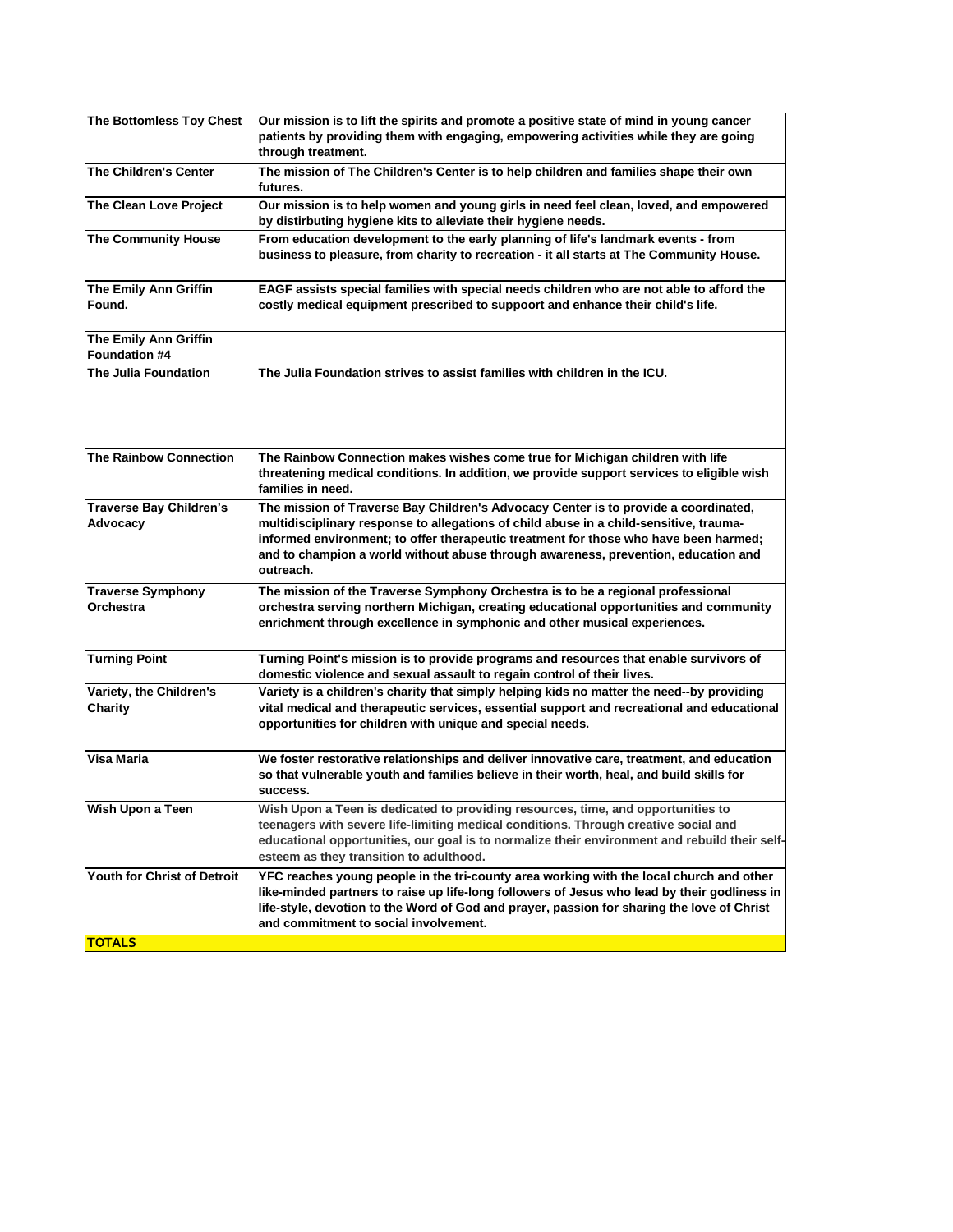| <b>Program</b>                                                                                                                                                                      | Website                                                           | <b>TOTALS</b> |
|-------------------------------------------------------------------------------------------------------------------------------------------------------------------------------------|-------------------------------------------------------------------|---------------|
| <b>Operation School Bell</b>                                                                                                                                                        | www.semich.AssistanceLeague.org                                   | 4806          |
| Provide wearable GPS devices and one-<br>year service subscriptions for local<br>children with Autism Spectrum Disorder<br>who wander from their homes or other<br>safe situations. | www.autismallianceofmichigan.org                                  | 3000          |
| <b>Taylor Summer Arts &amp; Prevention</b><br>Academy                                                                                                                               | https://www.beaumont.org                                          | 3500          |
| <b>International Art &amp; Writing Project</b>                                                                                                                                      | www.BeyondBasics.org                                              | 8142.5        |
| <b>Big Brothers Big Sisters Youth Club</b>                                                                                                                                          | www.bbbsdetroit.org/                                              | 8110          |
| <b>Bigs Christmas Assistance Program</b>                                                                                                                                            | Bigsupnorth.com                                                   | 5000          |
| Expansion in Current Schools to Include   www.biablivonia.org<br><b>Increased Numbers Due to Covid</b>                                                                              |                                                                   | 9500          |
| Youth Enrichment Scholarship Grant                                                                                                                                                  | www.bloomfield.org/community/commun 8858<br>ity-organizations/bya |               |
| Provide new winter clothes (boots, hats,<br>gloves and socks) to children of lower<br>income families in the Traverse City<br>area.                                                 | bootsforkids-tc.org                                               | 10000         |
| Homework help program encourages<br>youth to be self-directed learners.                                                                                                             | bgctroy.org                                                       | 7500          |
| Triple Play health and fitness program.                                                                                                                                             | www.bgcsm.org                                                     | 3500          |
| Clothing closet & Scout Troop 1315                                                                                                                                                  | www.bridgepointenonprofit.org                                     | 8000          |
| Adventures in Science at Brilliant Detroit brilliantdetroit.org                                                                                                                     |                                                                   | 9500          |
| <b>Make the Buffalo Soldiers Heritage</b><br><b>Association Handicapped Accessible</b>                                                                                              | buffalosoldiersdetroit.org                                        | 2500          |
| Eat, Play, Learn                                                                                                                                                                    | www.buildingbridgesdetroit.org                                    | 10000         |
| <b>Impacting by Backpacking</b>                                                                                                                                                     | www.calebwhiteproject.com                                         | 5000          |
| <b>Horsey House Calls</b>                                                                                                                                                           | camp-casey.org                                                    | 25621         |
| <b>Court-Appointed Special Advocates</b><br>(CASA): Transition With Care                                                                                                            | www.carehouse.org                                                 | 9500          |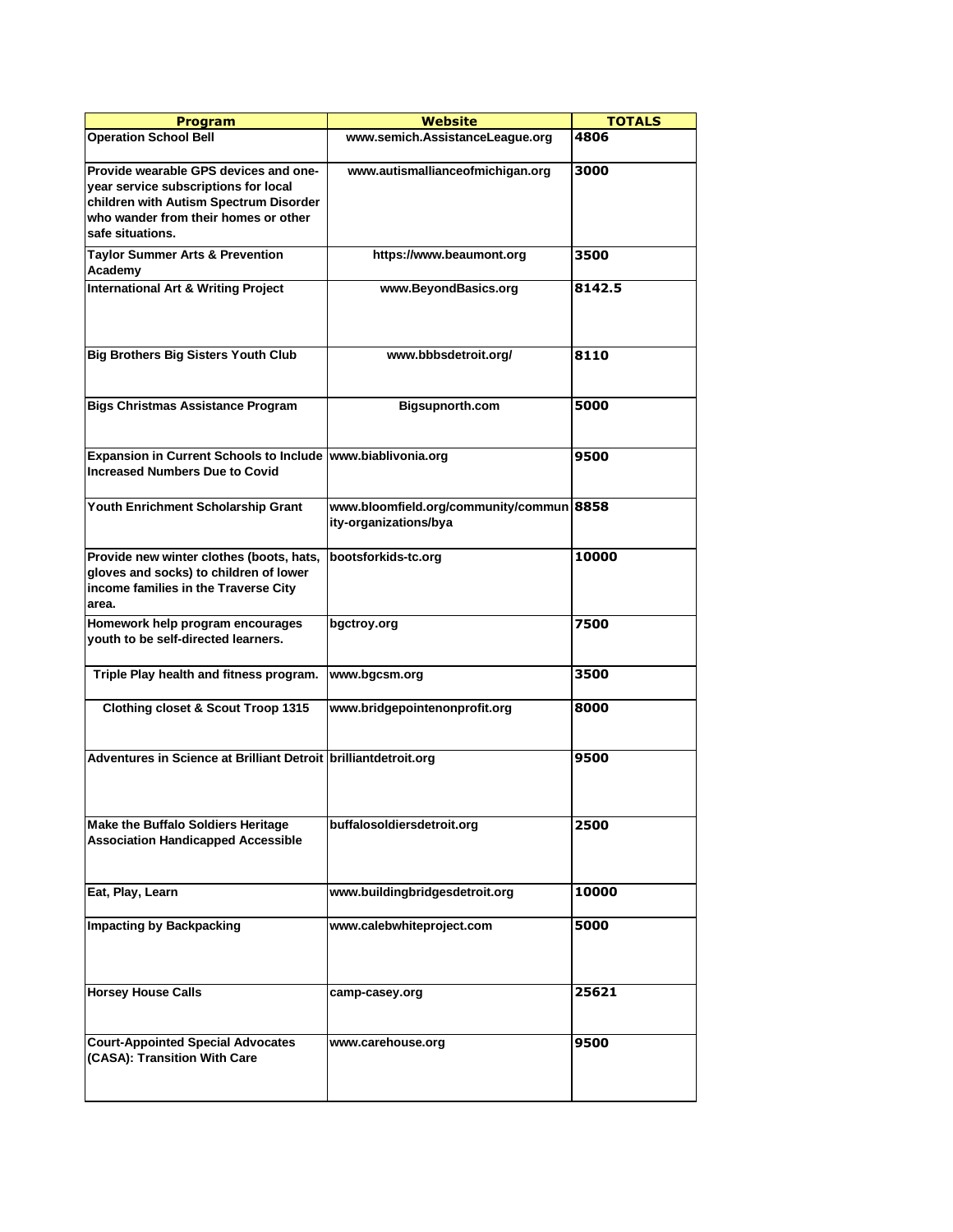| <b>Quality of Life Mission Support</b>                                                                                                                         | www.catchcharity.org            | 11000  |
|----------------------------------------------------------------------------------------------------------------------------------------------------------------|---------------------------------|--------|
| <b>Blessings in a Backpack-Wayne</b><br>Westland                                                                                                               | www.cfound.org                  | 7806   |
| Helping Horses/RLR Wrap: A therapeutic cfsnwmi.org<br>horseback riding program for children<br>with serious mental health disorders and<br>other complex needs |                                 | 5000   |
| <b>Foster Care Mentoring Program</b>                                                                                                                           | www.childsafemichigan.org       | 9596   |
| Financial, Emotional And Social Support bloodcancerfoundationmi.org<br>for Pediatric Blood Cancer Patients and<br><b>Families</b>                              |                                 | 9142.5 |
| <b>Sweet Dreams</b>                                                                                                                                            | www.childshope.org              | 4400   |
| <b>Life Skills Training</b>                                                                                                                                    | christchildhouse.org            | 11500  |
| <b>Playground Communication Boards</b>                                                                                                                         | www.communicationiskey.org      | 6400   |
| <b>CHN Community Engagement</b>                                                                                                                                | www.communityhousingnetwork.org | 7000   |
| <b>Chromebooks for Cornerstone Children</b>                                                                                                                    | www.cornerstoneschools.org      | 9000   |
| <b>Courageous Kids Family Events</b>                                                                                                                           | www.courageouskidsmi.org        | 7500   |
| <b>Operation Generator</b>                                                                                                                                     | crossroadsforyouth.org          | 5000   |
| <b>Book Distribution</b>                                                                                                                                       | dearbornlibraryfoundation.org   | 2500   |
| Detroit Prep Playground                                                                                                                                        | www.detroitprep.org             | 6000   |
| Manresa Student Retreat #1 (Womens)                                                                                                                            | www.detroitcristorey.org        | 4000   |
| Taking Tutor.com to the Next Level: 24/7<br>On Demand Support for Students                                                                                     | drdfs.org                       | 9096   |
| Excel, Achieve, Learn, Succeed: Using<br><b>Technology</b>                                                                                                     | www.dmaschool.com               | 5000   |
| <b>STEAM Stars</b>                                                                                                                                             | www.DBGDetroit.org              | 11500  |
| <b>Reunification Project</b>                                                                                                                                   | www.enniscenter.org             | 4000   |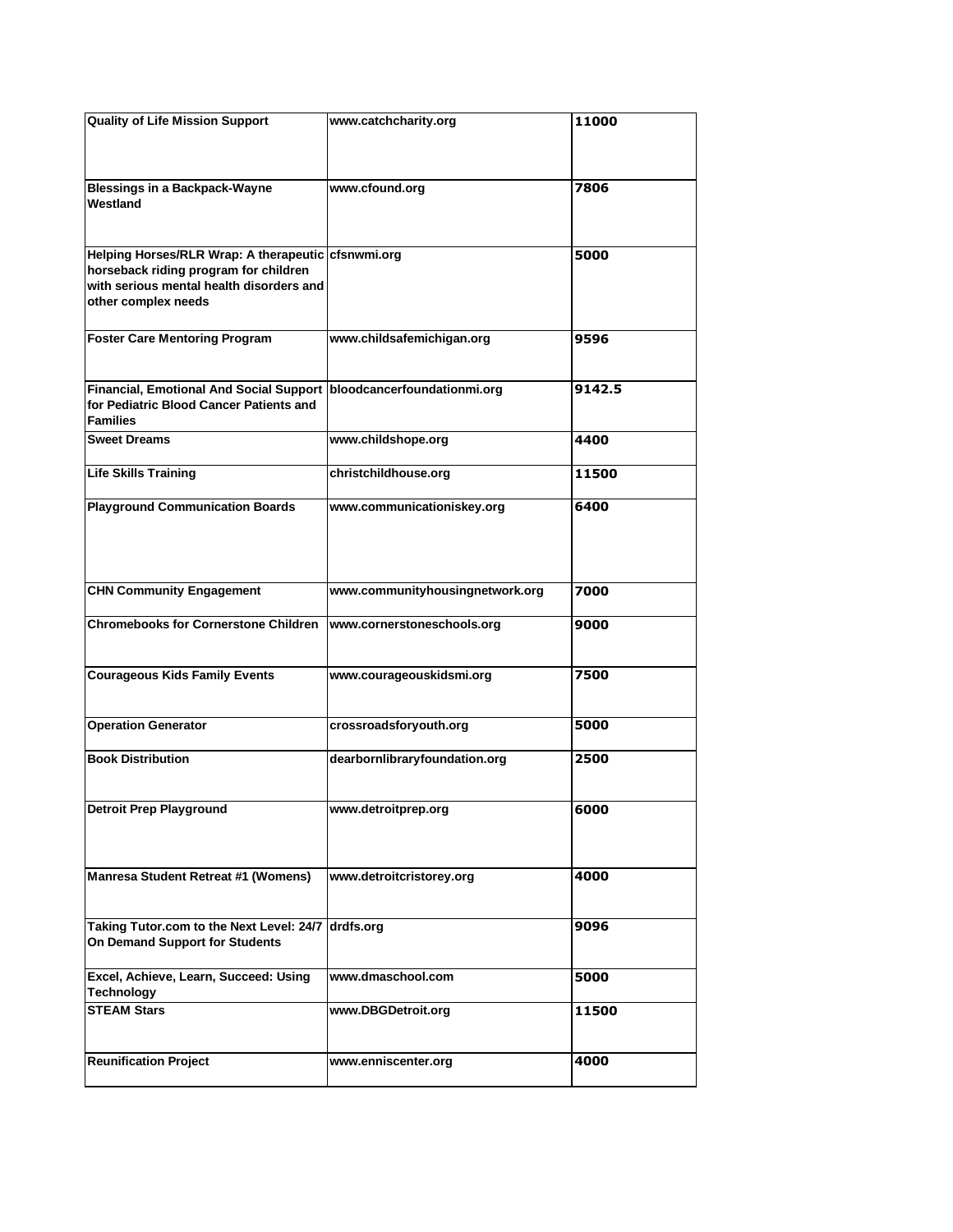| <b>Connecting Socially</b>                                      | FAR-therapy.org                 | 7596     |
|-----------------------------------------------------------------|---------------------------------|----------|
|                                                                 |                                 |          |
|                                                                 |                                 |          |
| Pajamas and Socks for Alcott                                    | www.everybodyschurch.org        | 3150     |
|                                                                 |                                 |          |
| First Step-Medicine, First Aid, Luggage,<br>Diapers and Fun     | www.firststep-mi.org            | 11000    |
|                                                                 |                                 |          |
| <b>First Tee School Program</b>                                 | firstteegreaterdetroit.org      | 10900    |
|                                                                 |                                 |          |
| <b>Hope for Children</b>                                        | www.fivepointsofhope.com        | 1500     |
|                                                                 |                                 |          |
|                                                                 |                                 |          |
| <b>Blanket Making Supplies Funding</b>                          | www.fleeceandthank.org          | 5175     |
| Free Bikes 4 Kidz 2021 Season                                   | fb4kdetroit.org                 | 8096     |
|                                                                 |                                 |          |
| <b>Spirit of Christmas</b>                                      | www.friendsoffosterkids.org     | 4523.33  |
| Friendship Circle's 2022 Overnight                              | www.friendshipcircle.org        | 8151     |
| <b>Summer Camp</b>                                              |                                 |          |
|                                                                 |                                 |          |
| Support for kids facing poverty and<br>homelessness             | www.genesisthechurch.org        | 21000    |
| <b>School Aid</b>                                               | www.giftsforallgodschildren.org | 14806    |
|                                                                 |                                 |          |
|                                                                 |                                 |          |
| <b>GiGis Drama Troupe</b>                                       | www.gigisplayhouse.org/detroit  | 14700    |
|                                                                 |                                 |          |
|                                                                 |                                 |          |
| <b>Family Fun Days</b>                                          | www.gildasclubdetroit.org       | 8045     |
|                                                                 |                                 |          |
| <b>Social Emotional and Basic Needs</b>                         | kidsempoweredonthemove.org      | 22596    |
| support for children in poverty and<br><b>crisis</b>            |                                 |          |
|                                                                 |                                 |          |
| <b>Wheelchair Accessible Vehicle Grants</b>                     | givingsongs.org                 | 10500    |
|                                                                 |                                 |          |
| Youth on Course                                                 | www.GAM.org                     | 9500     |
|                                                                 |                                 |          |
| US (Underserved Support) Program                                | www.greatlakeskids.org          | 3000     |
| <b>Admissions</b>                                               |                                 |          |
| <b>Adopt A Family Program</b>                                   | www.optimist.org                | 3000     |
| Activites for Youth Exposed to Domestic   www.haven-oakland.org |                                 | 3000     |
| <b>Violence</b>                                                 |                                 |          |
| <b>Unified Cup Young Athletes Expo</b>                          | high5ivefoundation.org          | 8500     |
|                                                                 |                                 |          |
| Monthly Mobile Food Kit Distribution                            | higherhopesdetroit.org          | 10439.29 |
|                                                                 |                                 |          |
|                                                                 |                                 |          |
| <b>Equine Assisted Learning Program</b>                         | thehofp.org                     | 12500    |
|                                                                 |                                 |          |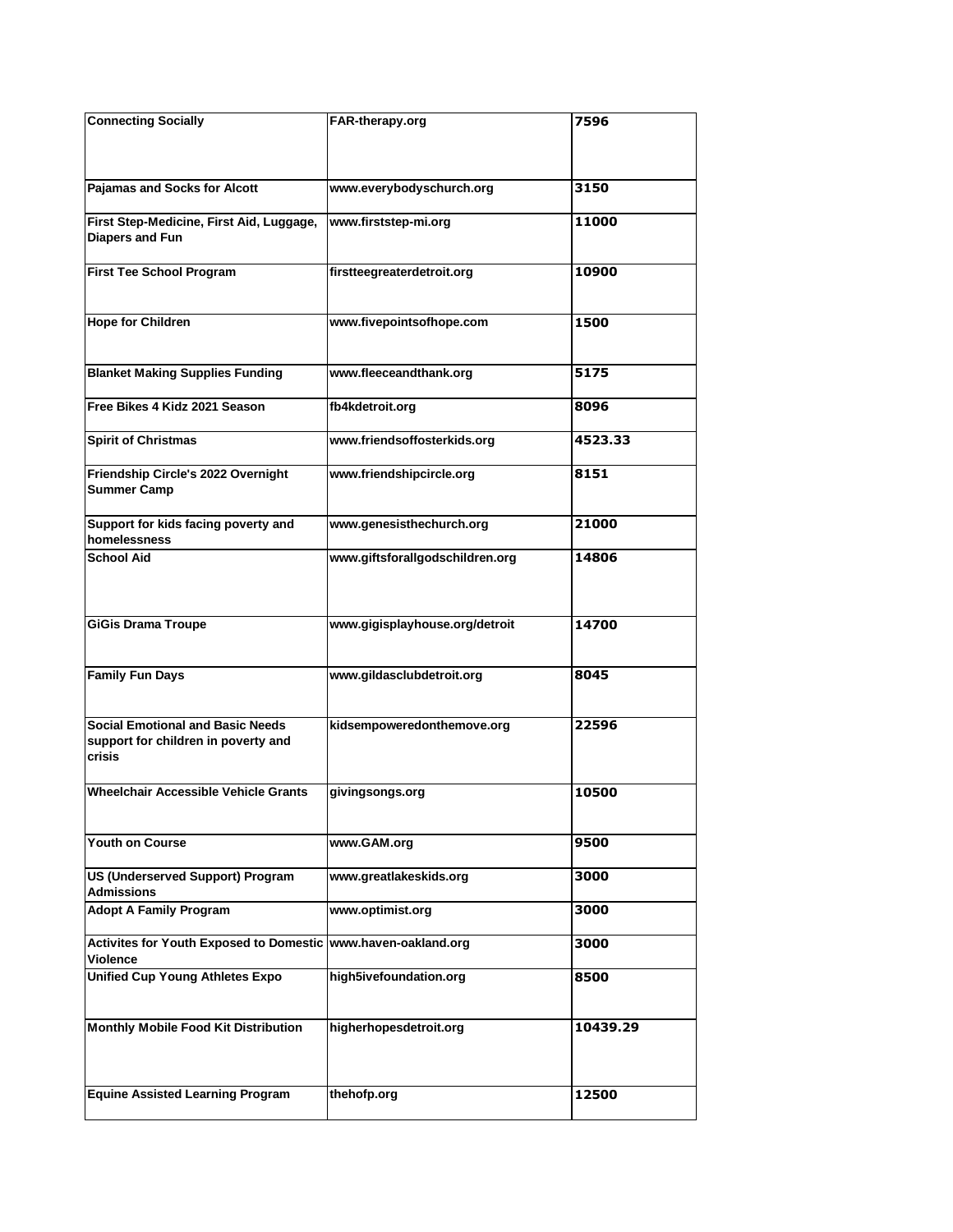| Up Off The Floor: Bunk Beds for<br><b>Formerly Homeless Kids</b>                                                                       | www.humbledesign.org               | 5625     |
|----------------------------------------------------------------------------------------------------------------------------------------|------------------------------------|----------|
| Huron Valley Blessings in a Backpack                                                                                                   |                                    | 8000     |
| <b>Type One Nation</b>                                                                                                                 | www.jdrf.org/michigannoh           | 4000     |
| Corey's Wish Trip to California, Tinley's  www.believeinmiracles.org<br>Wish Trip to Universal Studios, Gideon's<br><b>Disney Wish</b> |                                    | 10023.33 |
| Judson Center Child Well-Being Fund                                                                                                    | www.judsoncenter.org               | 8000     |
| <b>Sprinter Transportation Bus</b>                                                                                                     |                                    | 4000     |
| Pontiac Elementary Literacy Support                                                                                                    | kensingtonchurch.org               | 11500    |
| Kids On The Go - Traverse City Program<br><b>Expansion</b>                                                                             | www.kidsonthegocamp.com            | 4000     |
| <b>Ladies of Charity Christmas Basket</b><br>Project                                                                                   | theladiesofcharity.org             | 3265     |
| Ultimate Holiday Lock-In at the DIS                                                                                                    | www.liferemodeled.org              | 4000     |
| <b>LLEC Operation Independence for Kids</b>                                                                                            | livingandlearningcenter.org        | 18387    |
| We help kids who are victims of trauma<br>find hope and healing through the power<br>of music.                                         | lostvoices.org                     | 15000    |
| Luke Project 52 Clinic of Flint                                                                                                        | newlukeprenatal.org                | 5000     |
| <b>Annual MCF Shoe Shopping Event</b>                                                                                                  | www.macombcharitablefoundation.org | 4523.34  |
| <b>Wish Granting- Program Support</b>                                                                                                  | wish.org/michigan                  | 1000     |
| <b>Math Corps</b>                                                                                                                      | mathcorps.org                      | 7596     |
| <b>MCHS Child Abuse Prevention Services</b>                                                                                            | mchsmi.org                         | 18700    |
| Life Skills and Mentorship Program:<br><b>Opportunities Through Golf</b>                                                               | midnightgolf.org                   | 11596    |
| Player Uniforms, Game Day Celebrations miracleleagueofplymouth.com<br>& Concession Workers                                             |                                    | 9000     |
| Warming the Hands of Students in<br><b>Dearborn Public Schools</b>                                                                     | MittensForDetroit.org              | 12500    |
| Mgrs. Kohler Kids with. Cancer                                                                                                         | kohlerkidscancer.com               | 4000     |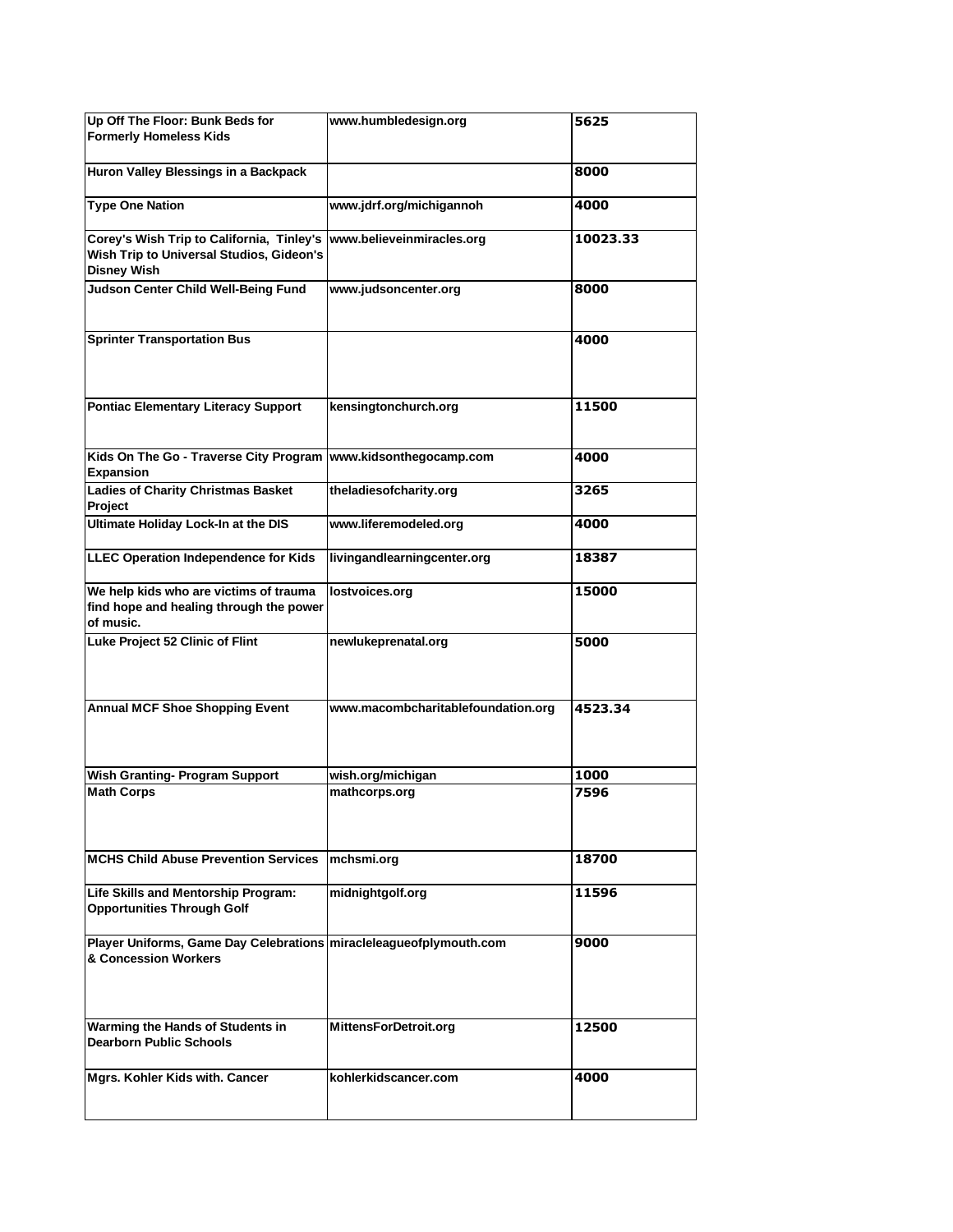| Hope for Children - Assistance Fund                                                                            | foundationforfamilies.org                           | 26000  |
|----------------------------------------------------------------------------------------------------------------|-----------------------------------------------------|--------|
| <b>Circles of Hope Kids Camp</b>                                                                               | newhopecenter.net                                   | 3000   |
| <b>SCAMP Summer 2022</b>                                                                                       | clarkstonscamp.org                                  | 9543.5 |
| <b>Special Needs Camp Experience</b>                                                                           | ourcampinc.org                                      | 4000   |
| <b>Embracing Diversity and Equity in</b><br><b>Children's Literacy</b>                                         | oaklandfamilyservices.org                           | 3500   |
| Changing lives through the healing<br>power of horses                                                          | oatshrh.org                                         | 9118   |
| Therapy Tools = Learning &<br>Independence                                                                     | penrickton.org                                      | 4100   |
| Building the Health and Well-being of<br>Disadvantaged Metro Detroit Children<br><b>Through Organized Play</b> | www.playworks.org/michigan/                         | 3000   |
| <b>Coats For Kids</b>                                                                                          | pontiac.k12.mi.us                                   | 5000   |
| <b>One Stop Shop</b>                                                                                           | redfordbrightmoorinitiative.org                     | 19500  |
| Sand and Water Table for IPSEP                                                                                 |                                                     | 1613   |
| <b>Backpacks for Kids</b>                                                                                      | tcsunriserotary.org/sitepage/sunrise-<br>foundation | 4000   |
| Family retreats to allow the kids to be<br>kids and spend quality time with their<br>families.                 | Ryanrocksoutdooradventures.org                      | 5000   |
| <b>Encouraging Refugee Youth to Thrive</b>                                                                     | www.samaritas.org                                   | 10000  |
| Braille Book Angel Program for Children<br>in Michigan                                                         | www.seedlings.org                                   | 3000   |
| Shop With A Hero                                                                                               | www.slaya.org                                       | 5500   |
| <b>Summer Learning Kits</b>                                                                                    | www.starfishfamilyservices.org                      | 2500   |
| <b>Autistic Sensory Bags</b>                                                                                   | susieqskids.org                                     | 10000  |
| <b>Duchenne Family Assistance Program</b>                                                                      | teamjoseph.org                                      | 2000   |
| <b>LifeLab Kids Unlimited Play</b>                                                                             | tedlindsay.org                                      | 6596   |
| <b>Birthday in a Bag</b>                                                                                       | TheBirthdayPartyProject.org                         | 3000   |